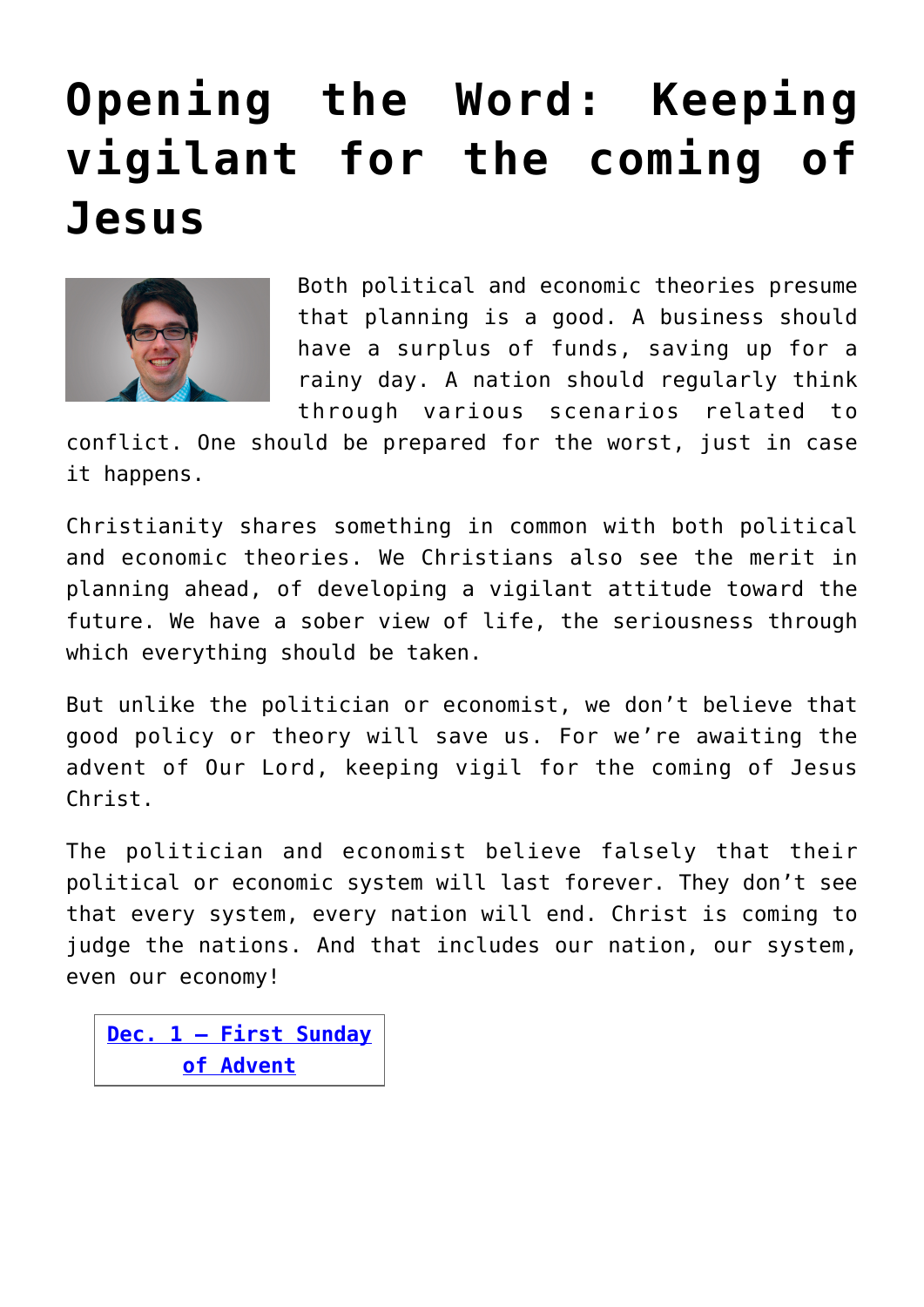Is 2:1-5 Ps 122:1-2, 3-4, 4-5, 6-7, 8-9 Rom 13:11-14 Mt 24:37-44

The first Sunday of Advent begins by awakening the Christian to the final judgment of the Word made flesh.

We're not the first people to long for the end. Israel hears in the Book of Isaiah the hope of peace. Every nation shall come to the mountain of the Lord. This unity will not be established through the sword or any human technology. It is the Lord alone who makes possible this unity.

Relying entirely on God, keeping vigil, is no easy task. As we hear in the Gospel of Matthew, we creatures tend to get used to things staying the same. We eat and drink. We get married and bear children. The world, after all, will last forever. Sure, there's a God. But not a God who would ever bring a conclusion to a cycle of progress and profit.

But as Jesus preaches to us, there is an end. We won't know when the end comes. But it's coming. The Son of Man will come to judge the nations and guess what! That's us.

For this reason, Christian preparation is different than that of the politician or the economist. When Jesus Christ was born in Bethlehem, the end of the world began. The economic and political cycles are meaningless before the son of David, the son of Mary, the son of God.

The irony of beginning Advent with apocalyptic fire is that Christmas has become part of the very political and economic cycles that Christ has come to interrupt. Gifts to buy. Trees to deck. Parties to hold.

And I get it! I live in northern Indiana, where darkness descends, where light dissipates, and snow falls each day. I